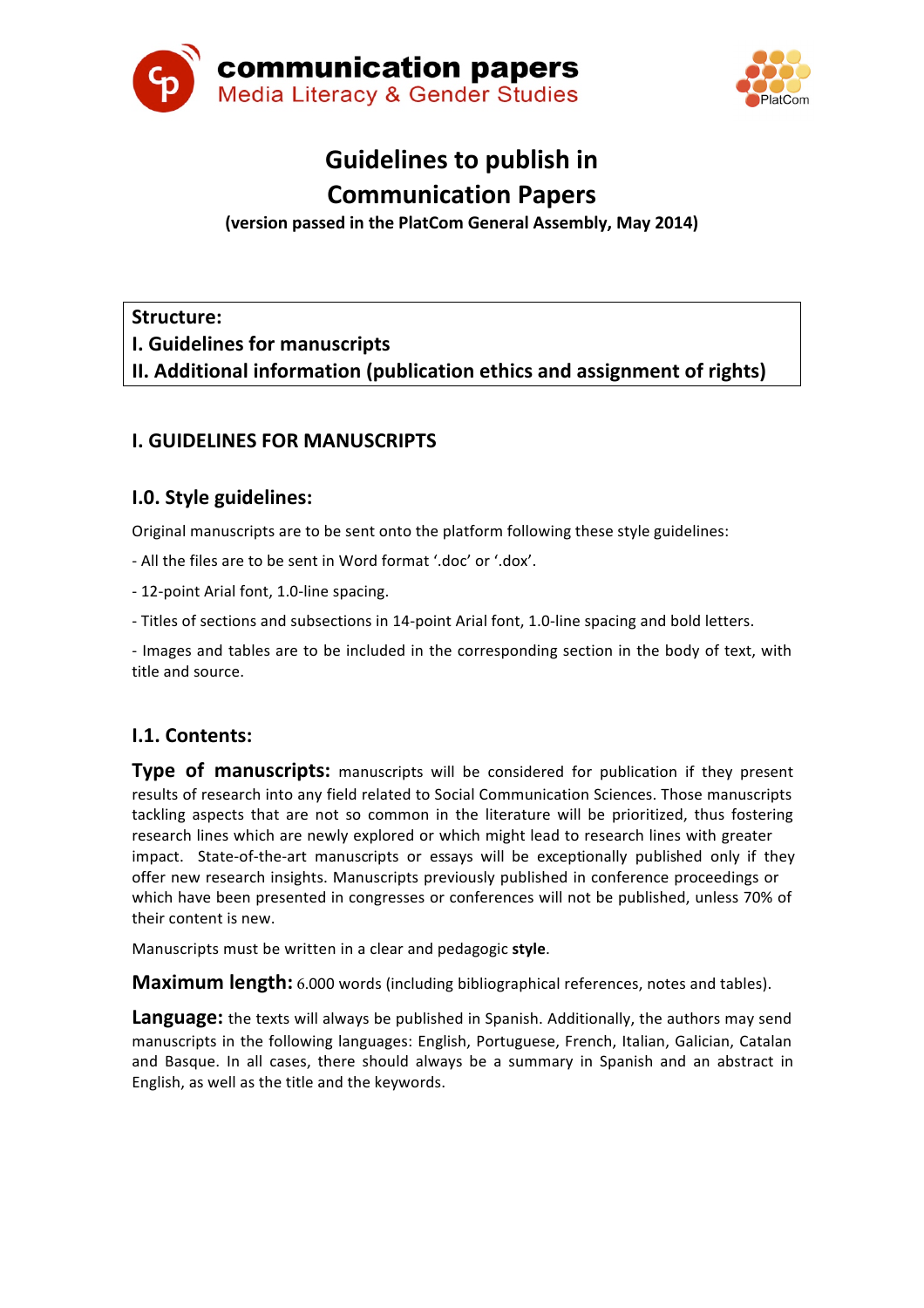



# **I.2. On authors:**

They must be teachers or researchers, preferably Doctors or Postgraduaters. It is important for authors to add their ORCID register number https://orcid.org as it allows keeping their identity unchanged and contributes to a better localization of the author's production and quotations. No PLATCOM journal will publish articles by the same author in two consecutive.

The maximum number of authors per article is 3. If it is a research study in which more than 3 people have collaborated, the rest of authors will appear as collaborators from the third author on.

Any collaborator (translator, statistician, research assistant staff, funding sources...) who have contributed partially in the text or who have facilitated the research tackled in the article will be mentioned in the acknowledgements section.

Degree of editorial endogamy<sup>i</sup>: only 20% of the articles published in each issue per year can be linked to the Scientific Committee and to the Publishing Committee.

Degree of university endogamy": only 20% of the articles published can be by an author from the same university of that of the Director, Editor or Coordinador of this journal.

## **I.3. MANUSCRIPTS.**

For the journals with no working template, the structure of the manuscripts will be as follows:

- 1. **Title.** In the original language of the article and, in any case, Spanish and English. Only two levels of titles will be admitted as long as they are specified properly. In capital and lowercase font. Short, clear, concise, informative, without question marks or interjections, consisting of just one sentence, if posible, without quotation marks, with no full stop.
- 2. **Authors.**
	- 2.1 Academic title. Dr./Dra., DEA., Ddo/a., Lic., Mgter., Mtro/Mtra., Mdo/a.
	- 2.2 Academic Position: Lecturer (Professor, Assistant Professor, Adjunct), Researcher, Research Assitant, PhD Student.
	- 2.3 Full name and SURNAMES. ORCID url (http://orcid.org/0000-0xxx-xxxxxxxx)
	- 2.4 Institutional affiliation in full: Department. Faculty. University. Country. Work postal address, postal code, town, region, country, telephone.
	- 2.5 Institutional email, preferably.
	- 2.6 Academic, professional and disseminating social networks of the author(s) so they can be found by readers.
- 3. **Summary and abstract.** In the original langauge and, in any case, Spanish and English, between 200 and 225 words. In just one paragraph. With the following structure: justification of the topic at work, objectives, research methodology, results and conclusions. Next, the abstract, which will be the translation of the summary into English. Proposal, method, findings, limitations, and original contribution in the text.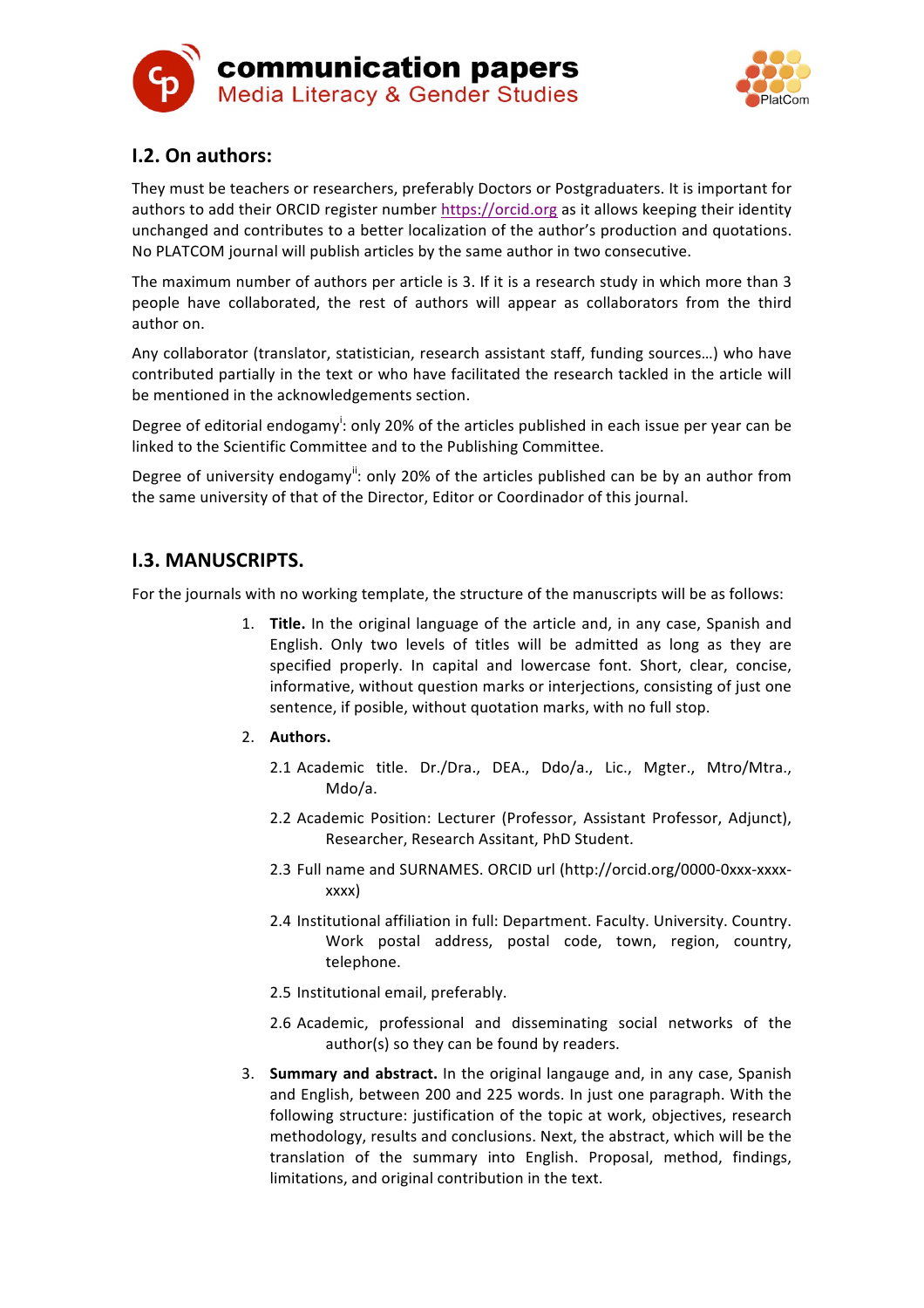



- 4. **Keywords.** 6 keywords maximum in the original language and, in any case, in Spanish and English. In alphabetical order and between ";". They will be terms that are frequently used, well-chosen and specific. Next to these, the translation of these keywords into English.
- 5. Acknowledgements and funding sources: the authors will be able to express their acknowledgement to those who deserve their recognition or to the funding sources as long as they are not their own university (indicating name of project/grant, initial and final year, original research title and reference)
- 6. **Structure** of the article following the pattern (IMRD<sup>1</sup> +C y B: Introduction + Methodology + Results + Discussion + Conclusions and Bibliographical references):
	- 6.1 **Introduction.** It will consist in the purpose of the research, its objectives, and the definition of the research problem, its relevance and the state of the art of the topic at work. It will present the contributions from other relevant research studies and will highlight those on which it is based to define the objectives and the research hypotheses, which will be clear and precise  $$ unless it is an exploratory piece of research, without prior investigation  $-$  and it will be properly reasoned. Purpose, objectives, problem, relevance, state of the art, contributions, hypotheses and justification.
	- 6.2 **Method or methodology.** The method followed will be presented and the choice and design of the methodological tools will be explained. If needed, the subjects and the sample selected as well as the system chosen to obtain the units of analysis will also be indicated. The instrument chosen to obtain the sample will also be referred to, and its reliability and scientific validity will be stated, giving grounds as to why it was chosen. Supposing the study presents a brand new system, its features will have to be explained. The variables will be defined properly. Method, design, target population, sample, units of analysis, instrument, reliability, units of analysis, reasoning, and if needed, explanation. This is needed to be able to replicate the study.
	- 6.3 Results. Presentation of the findings in a concise, brief, precise, ordered way, with the appropriate statistical terms. No quotations in this section. Expose the Reliability of the findings.
	- 6.4 **Discussion.** Discuss the results and state if they answer the research questions, correlating the results with the hypotheses. Use present tenses. Compare with previous results in similar research studies. Authenticity of the results, internal validity, generalization of the data and possible limitations of the study.
	- 6.5 **Conclusions.** They derive from the results exclusively and are a synthesis from them, stated clearly and briefly. Recommendations

 

 $^1$  Hill et al., citado por Swales, J. M. (1990). Genre Analysis. Cambridge: Cambridge University Press.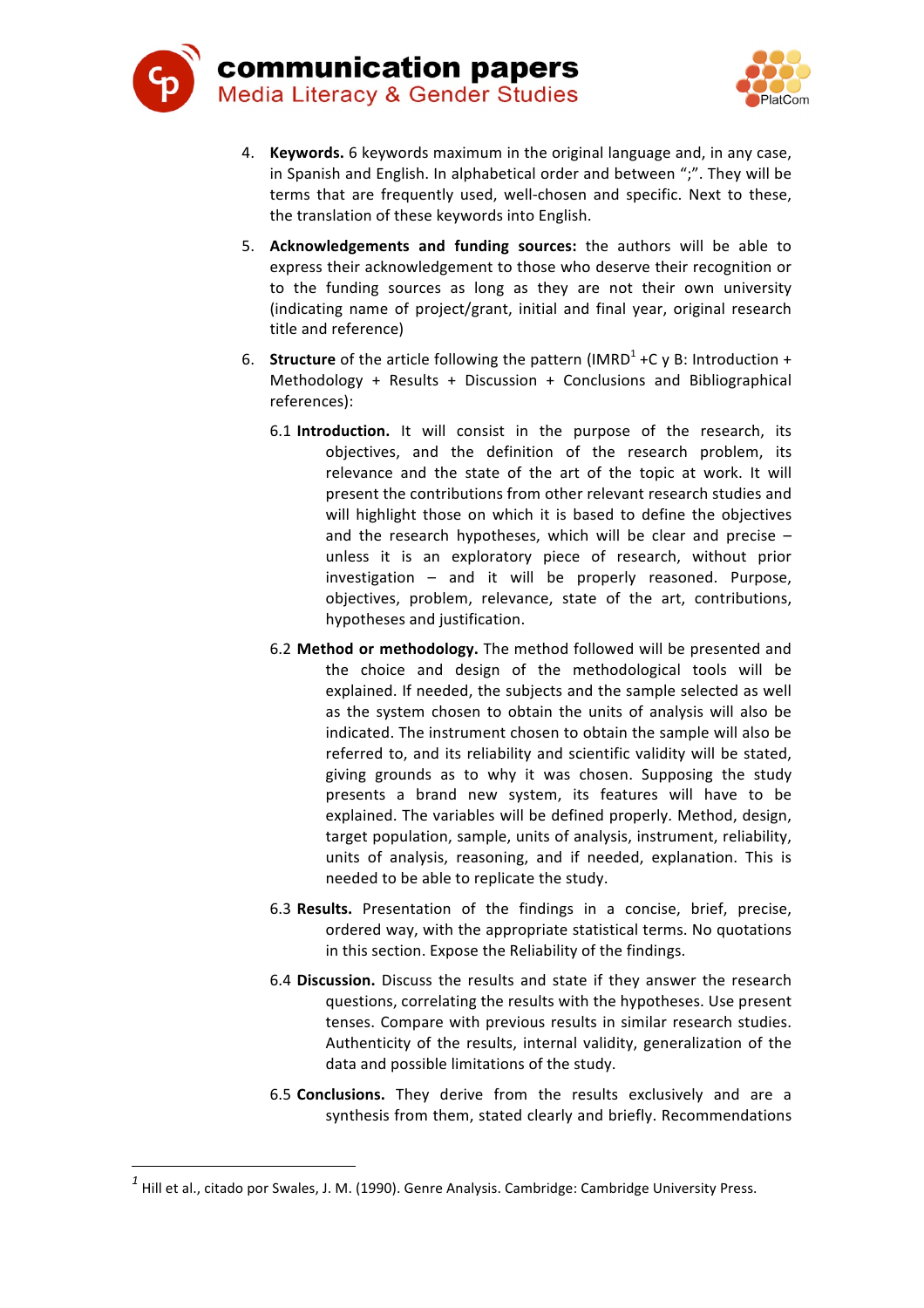



for the theory and the practice will be provided as well as suggestions for further research.

- 6.6 **Bibliographical references.** Relevant bibliography, complete and up-todate, without notable absences nor clear obsolescence. Avoid superfluous references. Bibliography (10-7-5-2): There will be at least 10 bibliographical references. 70% of the references will be of the last 10 years, except for those topics which make it unadvisable. At least 50% of the references will be of academic journals, excepting those cases where the topic is so original that no relevant research into it has been published yet. Up to 20% of self-citation will be accepted, maximum 3 citations, only of published texts. Only those bibliographical references cited in the body of the article will be included. In addition, if the topic requires it, part of the references will be in English.
- 7. **Text.** No text in bold letters or underlined. Italics will be used when needed. Simple quotation marks ('ejemplo') can be used to mention book titles, newspapers, magazines, etc. The paragraphs will not exceed 10 lines and will not be indented.
- 8. Notes. As they can hinder the reading pace, using footnotes is not advisable unless using them is essential to clarify relevant aspects. When footnote are needed, they will appear numbered consecutively, they will appear at the end of the article, before the references. The word 'Notes' will be written at the end of the text, before the bibliography, with the corresponding epigraph number, for example, 8. Notes.
- 9. **Quotes in the text.** All the data and ideas taken from another author must be referenced so as to avoid plagiarism and rejection of the text submitted. The quotations must be justified and relevant. Irrelevant and nonsensical quotes will be avoided.
	- 9.1 Quotations of 40 or fewer words will be inserted in the text, between quotation marks and without italics: "quotation". If there was a quotation within another quotation, it will be indicated as follows "primary 'secondary quotation' quotation".
	- 9.2 The quotations over 40 words will appear in a different paragraph, indented on both the right and the left sides, with one tab space. In addition, these quotations longer than 40 words will be in a smaller font and without quotation marks or italics.
	- 9.3 It is recommended that the quotation within the text follow the Harvard system or parenthetic (Author, year: page). Example: (García, 2001: 34). (García, 2001: 34-37) will be used when more than one page is referred to. Letters (a, b, c...) are used to distinguish different studies by the same author in the same year. In contextual quotations, the page number can be omitted. The text quoted must remain unaltered. If part of the quotation is omitted, it will be indicated within the quotation with square brackets and ellipsis within: [...]. If the quotation is shortened at the beginning or at the end, ellipsis must be put either before or after the initial quotation marks at the beginning or at the end  $-$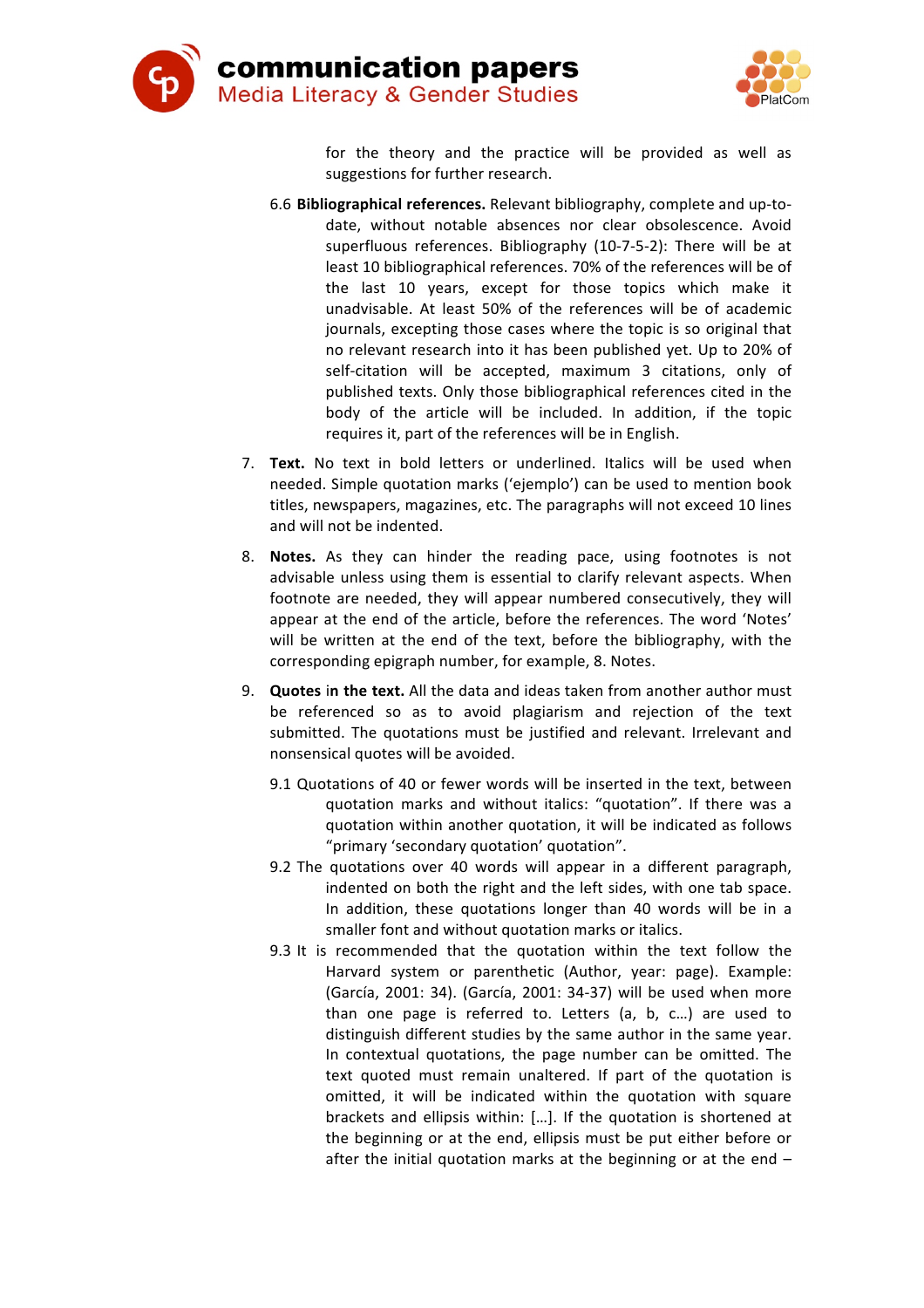



respectively-. If there was a clear mistake, it should be left as in the original and it should be noted: (sic).

- 9.4 All the works cited must appear in the References section. No new ideas will be attached to authors who have not stated them themselves and quotations must not be misinterpreted. If a quotation longer than 10 lines is needed, the author will need to show the approval from the author cited. If a quotation is in a different language from the one of the manuscript, it must be left in the original language and it can be translated between parentheses or in a footnote.
- 10. Bibliographical references. It is recommended to follow the norms established by the *American Psychological Association* (APA) (last edition). The bibliographical references that appear in the text of the article must appear at the end of the article in the "Bibliographical references". They must be presented in alphabetical order and numbered correlatively as follows:  $[1]$ ;  $[2]$ ;  $[3]$ ... They must start with the authors' surname or the name of the institution. If the book title has a subtitle, it must be separated from the title with a period. To see examples of each source cited, visit this link.
- **11. Tables, graphs, illustrations, figures and images** must be readable, editable, elaborated with Office preferably  $-$  or in the original version of the application used– pasted in the appropriate place within the text, numbered correlatively following their own order, preceded by a title (descriptive, short, no longer than one line) and referencing the source in the lower margin. If needed, the author will be asked to send the original version of the images, preferably with .jpg .png .tiff or .giff extensions and 300ppp of resolution and editable (in the same file of the program used to make them). It is recommended not to overuse these resources and eliminate those that can be omitted.
- **12. Videos:** Videos can be included in articles so as to enhance the multimedia elements of the journal, but the maximum number is 3 per article. The videos (for example, interviews, conferences, etc.) must be originally from the author of the article or will have had to obtain the permission of its authors. They will be referenced via hyperlinks in the text. It is recommended that they are no more than 10 minutes long.
- **13. Appendices.**
- 14. **Curriculum vitae:** 100 words maximum, as in a mini-biography.

#### **I.4. Reviews**

The reviews must be unpublished, original and cannot have been submitted to any other journal for publication.

It is recommended that they have their original title, different from that of the work reviewed.

Reviews will be accepted mainly if they are of books and articles, but also of reports, teaching materials, working documents, meetings, conferences, forums, news items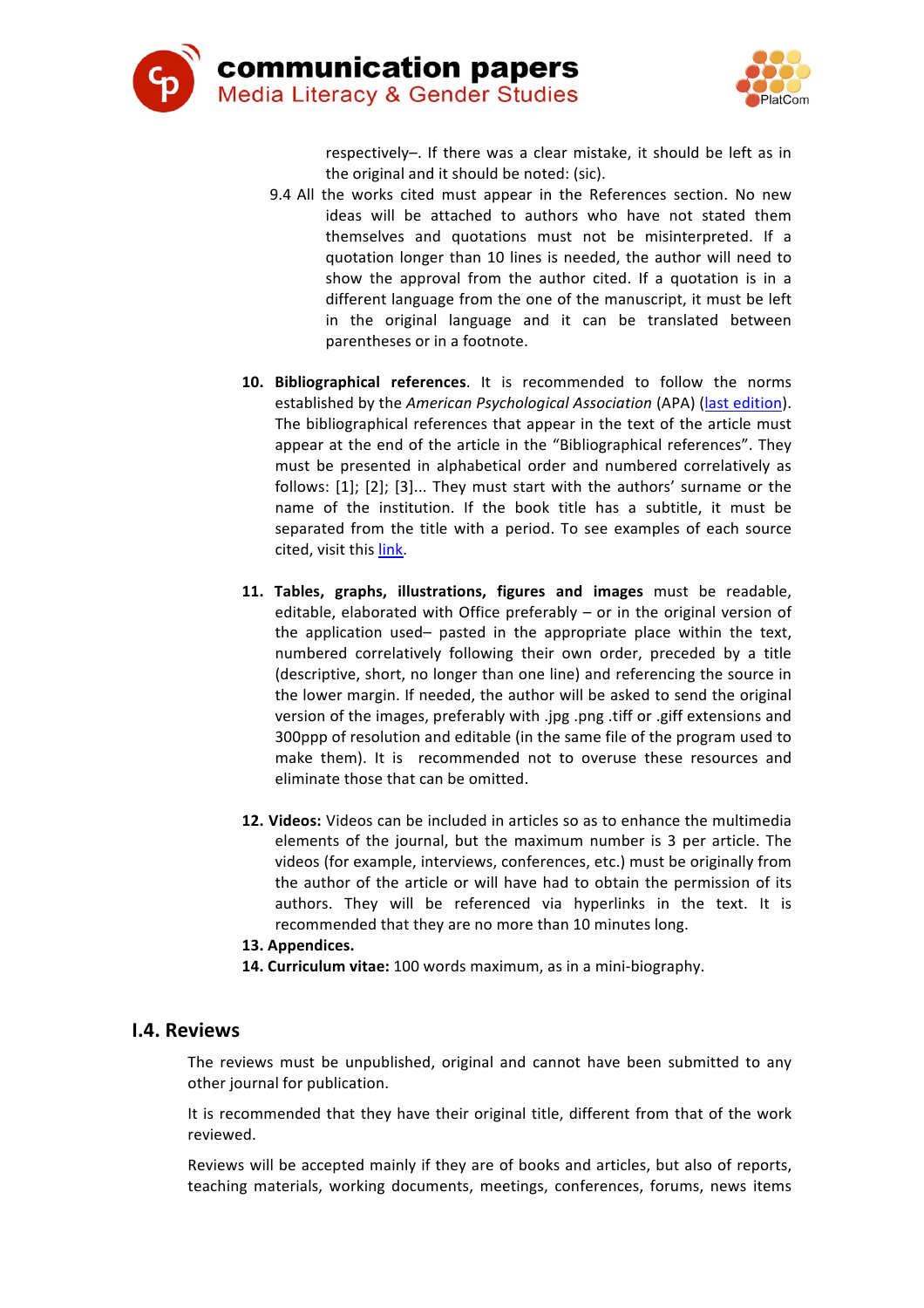



related to the topics of each journal and other similar initiatives. All of them must be of works recently published (last 2 years) and of scientific interest in the Communication field.

Maximum length: 2,000 words.

In addition, an image of the cover will be attached in .jpg / .png format, 300ppp.

The review will consist of three parts:

- a. Bibliographical data of the work reviewed:
	- Complete title of the work reviewed:
	- Author, authors, coordinators or editors;
	- City of publication;
	- Publishing house;
	- Year;
	- Number of pages;
	- ISBN, ISNN; DOI;
	- Original title of the review.
- b. Comments by the reviewer:
	- Description of the type of work (if it is academic, teaching material, , a piece of research, etc.);
	- How it is divided (in blocks, chapters...);
	- If it has bibliography, graphs or any other type of illustrations;
	- Summary of the work reviewed and of its main points of interest;
	- Evaluation of the strengths and weaknesses of the work reviewed;
	- Comments about its innovative character or new approach developed in it;
	- Critical assessment addressing specific paragraphs, parts of the work or textual citations that support what has been exposed by the author.
	- It would be interesting if it was stated if the author has accomplished their main;
	- Mention the target audience (researchers, professionals, students, teachers, etc.);
	- Comment about the interest that this work has for the intended audience;
	- If the review includes bibliographical references, they should folllow the APA style (last edition).
- c. Personal information of the review author:
	- Reviewed by: Name and surnames of the author of the review; Academic degree; Job position, Institutional affiliation and acronym; Country, Contact e-mail.

## **II. Additional documents**

### **II.1. Ethics**

The **authors**, when submitting their manuscript, state their moral and ethic responsibility with the following implications:

• They have carried out a piece of research: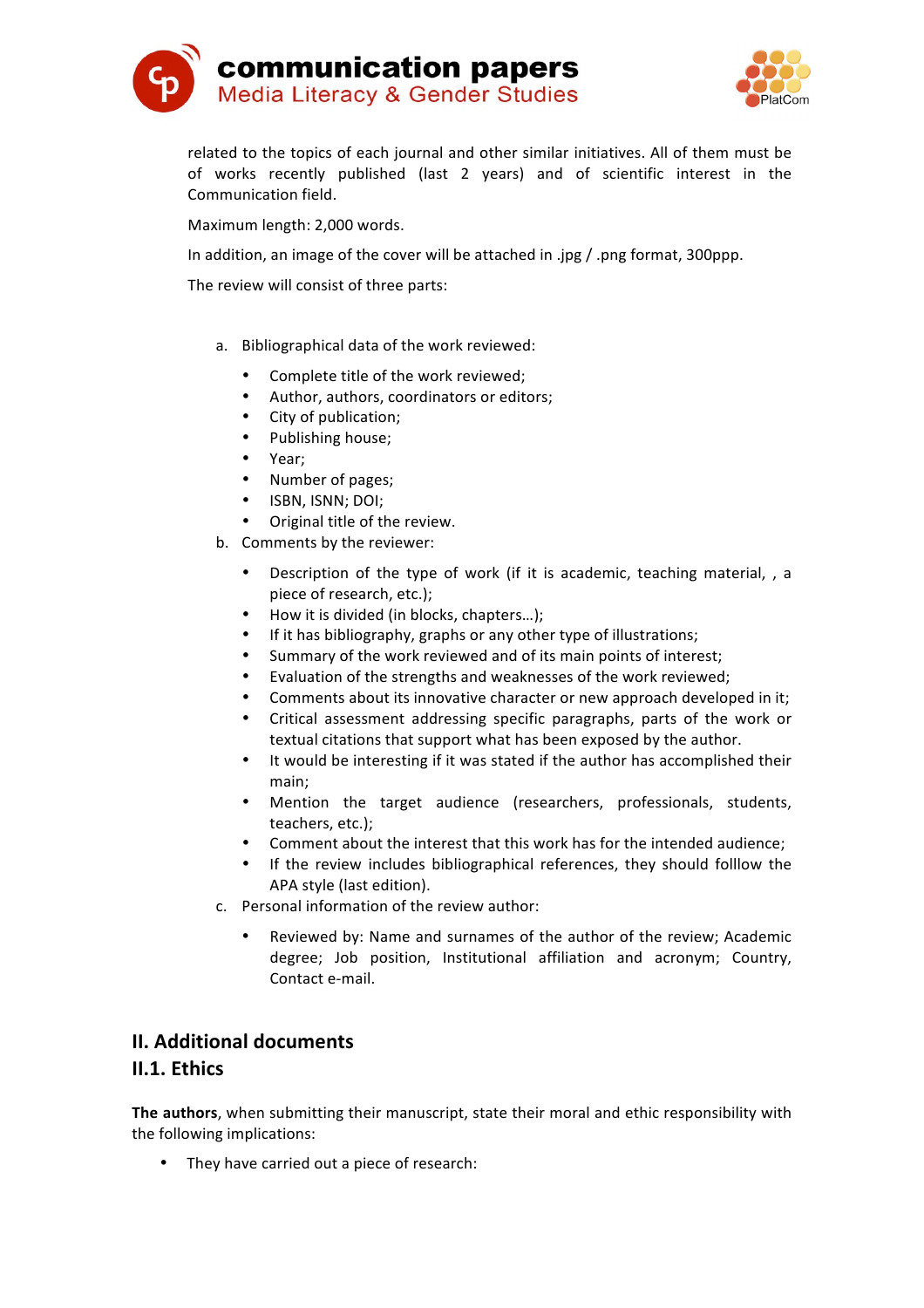



- $\circ$  Consistent and reliable, responsible and legal, carefully elaborated, using the appropriate methods of analysis, thus guaranteeing, the results...
- $\circ$  Honest: without lying or falsifying or manipulating data.
- $\circ$  Original: subject to the laws of intellectual property, citing identifiable primary sources.
- o Transparent with the research funding sources, including the direct and indirect financial support, the supply of equipment or material or any other type of support.
- $\circ$  Unpublished: it has not been published before, neither totally nor partially, in any other media, country or language; it has not been submitted simultaneously to any other journal without the prior consent of copublishing, stating it in the text.
- They are responsible for the contents. Neither PlatCom nor the journal is to be held responsible for the ideas or opinions stated by the authors.
- They have contributed to the conception, design, and elaboration of the research, analysis and interpretation of the data, and have participated in the writing process and its revisions as well as in the approval of the version to be published
- They accept the introduction of changes in the contents of the text after the revision and changes in the style of the manuscript on behalf of the journal publishing team, accepting the publishing guidelines and evaluation of the journal. They must commit themselves to make the changes needed within the period established. Likewise, they must communicate their refusal for their article to be reviewed as soon as possible if needed.
- They are aware that the publication of the text in any of the PlatCom journals will not be remunerated.
- They do not hold any personal or commercial deal that can cause any conflict of interests in relation to the text submitted, and they have to have respected all ethical research principles.

**Remarks about co-authorship.** The degree of participation in the research will depend on the simultaneous presence of these conditions: the intervention in all the phases (structure, composition and revision), the coordination with the rest of authors, the contribution to obtaining funding, the data compilation and analysis. The order of authors will be previously agreed upon. The author takes public responsibility for the contents of the article. The researchers with minor contributions must only appear in the acknowledgements.

#### Ethical commitment from the editors, members of the committees and reviewers [RMC, **Fonseca and Communication Papers].**

The editors of the journals as well as those responsible for PlatCom certify that the names and e-mail addresses introduced in this journal will be exclusively used for the purposes stated by both PlatCom and the journal and will not be available for any other purpose. Only when the manuscript is accepted will the e-mail addresses be published for possible interactions between the authors and the readers.

PlatCom, following the recommendations of the main international organizations, such as Committee on Publication Ethics (Cope), deems it necessary and important to promote ethical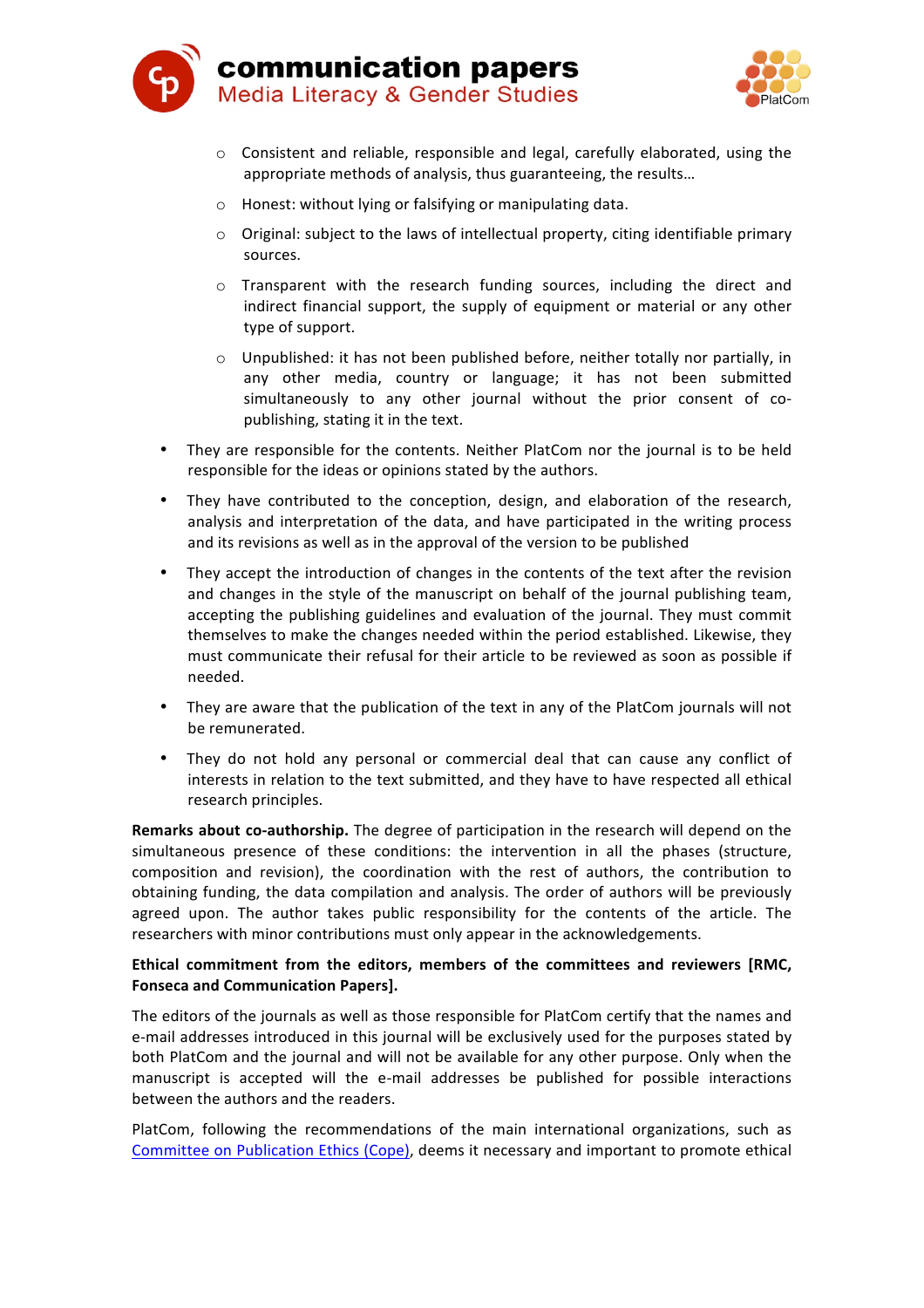



publications and takes into consideration the following ethical principles in all the editorial process: 

- The freedom of expression of the authors, catering for diversity and for minorities.
- The freedom of editorial decision ultimately corresponds to the editor, once the reports from the reviewers have been read. The freedom to decide to publish a manuscript or not lies on the editor, having seen the reports from the evaluators. Each journal has public instructions as to how to proceed when not agreeing with the editor's decision.
- The balance in gender in the composition of all the different journal boards.
- The journals with *Open Journal System (OJS)* are committed to ensure the accessibility of users with only-text navigators or with help devices, activating the appropriate tools that the system offers.
- The responsibility from the editor to preserve the anonymity of the authors and reviewers during the review process.
- The confidentiality commitment of the data and of the texts from reviewers and editors. The author's commitment with the internationally accepted guidelines when the research involves either human beings or animals.
- The acknowledgement of conflict of interests, if needed. In these cases, the COPE flow charts will be followed.
- Manipulating quotations is discouraged.
- The editors will use mechanisms to identify plagiarism. If plagiarism is found, the author or authors will be prevented from publishing again in any of the PlatCom journals. The editor will also notify this to the Red Bogotá de Revistas Científicas de Comunicación. If the text is already published, it will stay published with a watermark informing about this circumstance. The article will not be retired in any case.
- The auditable register of all the interactions.
- Where authorship is put into question, the reviewing process or the publication of the text will be suspended until it is solved.

The quality of the texts is based on the anonymous peer-review. In those cases when the editor keeps correspondence or receives the comments on articles from other professionals who are not directly linked to the review process, these can express their opinions contributing to the acknowledgement of the research contributions of what has been published. 

These guidelines are an excerpt from TUR-VIÑES, Victoria; FONSECA-MORA, M. Carmen; GUTIÉRREZ-SAN MIGUEL, Begoña (2012). "Ética de la publicación científica: iniciativas y recomendaciones". El profesional de la información, vol.21, September-October, n5, pp. 491-497. http://dx.doi.org/10.3145/epi.2012.sep.07

## **II.2. Assignment of rights**

When submitting their manuscript, the authors transfer the copyright, edition and reproduction rights as well as the research data supplied in tables or databases that have been used to establish their conclusions to the journal and to PlatCom so they can publish the article